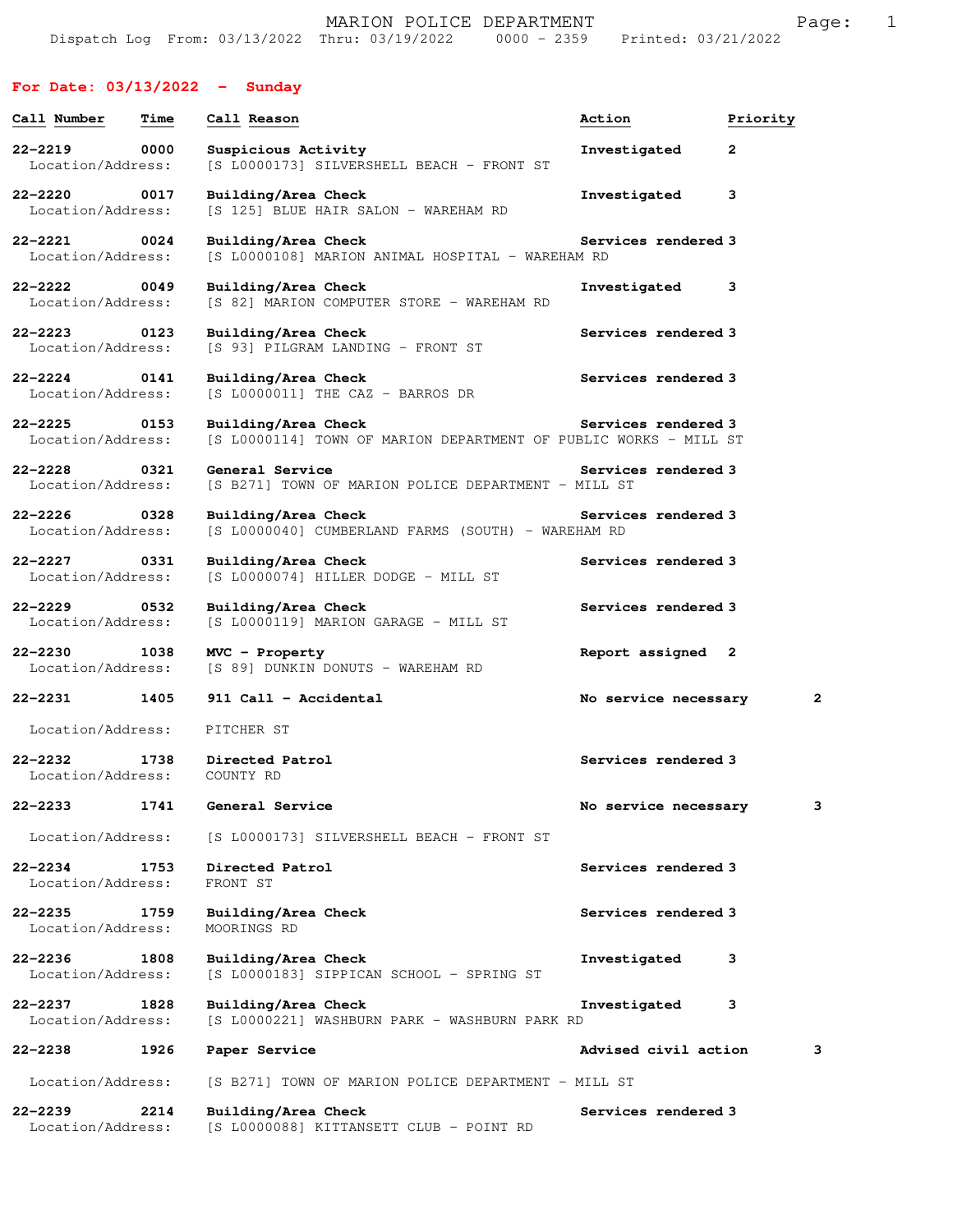|                                                       | MARION POLICE DEPARTMENT<br>Dispatch Log From: 03/13/2022 Thru: 03/19/2022 0000 - 2359 Printed: 03/21/2022 |                              | 2<br>Page: |
|-------------------------------------------------------|------------------------------------------------------------------------------------------------------------|------------------------------|------------|
| $22 - 2240$<br>2217<br>Location/Address:              | Building/Area Check<br>[S L0000155] PLANTING ISLAND CAUSEWAY - PLANTING ISLAND RD                          | Services rendered 3          |            |
| $22 - 2241$<br>2223<br>Location/Address:              | Directed Patrol<br>DELANO RD                                                                               | Services rendered 3          |            |
| $22 - 2242$<br>2235                                   | Building/Area Check<br>Location/Address: [S L0000082] ISLAND WHARF MARINE - ISLAND WHARF RD                | Services rendered 3          |            |
| For Date: $03/14/2022 -$ Monday                       |                                                                                                            |                              |            |
| $22 - 2243$<br>0012<br>Location/Address:              | Burglar Alarm<br>[S L0000040] CUMBERLAND FARMS (SOUTH) - WAREHAM RD                                        | Investigated<br>2            |            |
| 22-2244<br>0214<br>Location/Address:                  | Building/Area Check<br>[S L0000172] BREW-FISH - SPRING ST                                                  | Investigated<br>3            |            |
| $22 - 2245$<br>0218<br>Location/Address:              | Directed Patrol<br>POINT RD                                                                                | Services rendered 3          |            |
| $22 - 2246$<br>0229<br>Location/Address:              | Directed Patrol<br>[S L0000088] KITTANSETT CLUB - POINT RD                                                 | Services rendered 3          |            |
| $22 - 2247$ 0235                                      | General Service                                                                                            | Referred to other agency     | 3          |
| Location/Address:                                     | POINT RD                                                                                                   |                              |            |
| $22 - 2248$<br>0241<br>Vicinity of:                   | Building/Area Check<br>WINGS COVE - DELANO RD                                                              | Investigated<br>3            |            |
| $22 - 2249$<br>0303<br>Location/Address:              | Directed Patrol<br>[S L0000151] OLD LANDING WHARF - FRONT ST                                               | Services rendered 3          |            |
| $22 - 2250$<br>$\overline{0305}$<br>Location/Address: | Building/Area Check<br>[S 125] BLUE HAIR SALON - WAREHAM RD                                                | Services rendered 3          |            |
| 22-2251<br>0312                                       | Suspicious Activity<br>Location/Address: [S B271] TOWN OF MARION POLICE DEPARTMENT - MILL ST               | Unfounded<br>$\mathbf{2}$    |            |
|                                                       | 22-2252 0353 Building/Area Check<br>Location/Address: [S L0000074] HILLER DODGE - MILL ST                  | Services rendered 3          |            |
| 22-2253 1016<br>Location/Address:                     | MVC - Property<br>MILL ST                                                                                  | Report assigned 2            |            |
| 22-2254 1156<br>Location/Address:                     | MVC - Property<br>[S 131] FIELDSTONE FARM MARKET - MILL ST                                                 | Services rendered 2          |            |
| 22-2255 1449<br>Location/Address:                     | Directed Patrol<br>[S B392] SIPPICAN SCHOOL - SPRING ST                                                    | Services rendered 3          |            |
| 22–2256 1627<br>Location/Address:                     | Motor Vehicle Complaint<br>[S B293] MARCONI VILLAGE - MILL ST                                              | Investigated<br>$\mathbf{2}$ |            |
| 22-2257 1635<br>Location/Address:                     | Directed Patrol<br>FRONT ST                                                                                | Services rendered 3          |            |
| $22 - 2258$<br>1637<br>Location/Address:              | Directed Patrol<br>CONVERSE RD                                                                             | Services rendered 3          |            |
| 22-2259 1647<br>Location/Address:                     | Directed Patrol<br>COUNTY RD                                                                               | Services rendered 3          |            |
| $22 - 2260$<br>1715<br>Location/Address:              | Directed Patrol<br>MOORINGS RD                                                                             | Services rendered 3          |            |
| 22-2261<br>1758<br>Location/Address: MILL ST          | Directed Patrol                                                                                            | Services rendered 3          |            |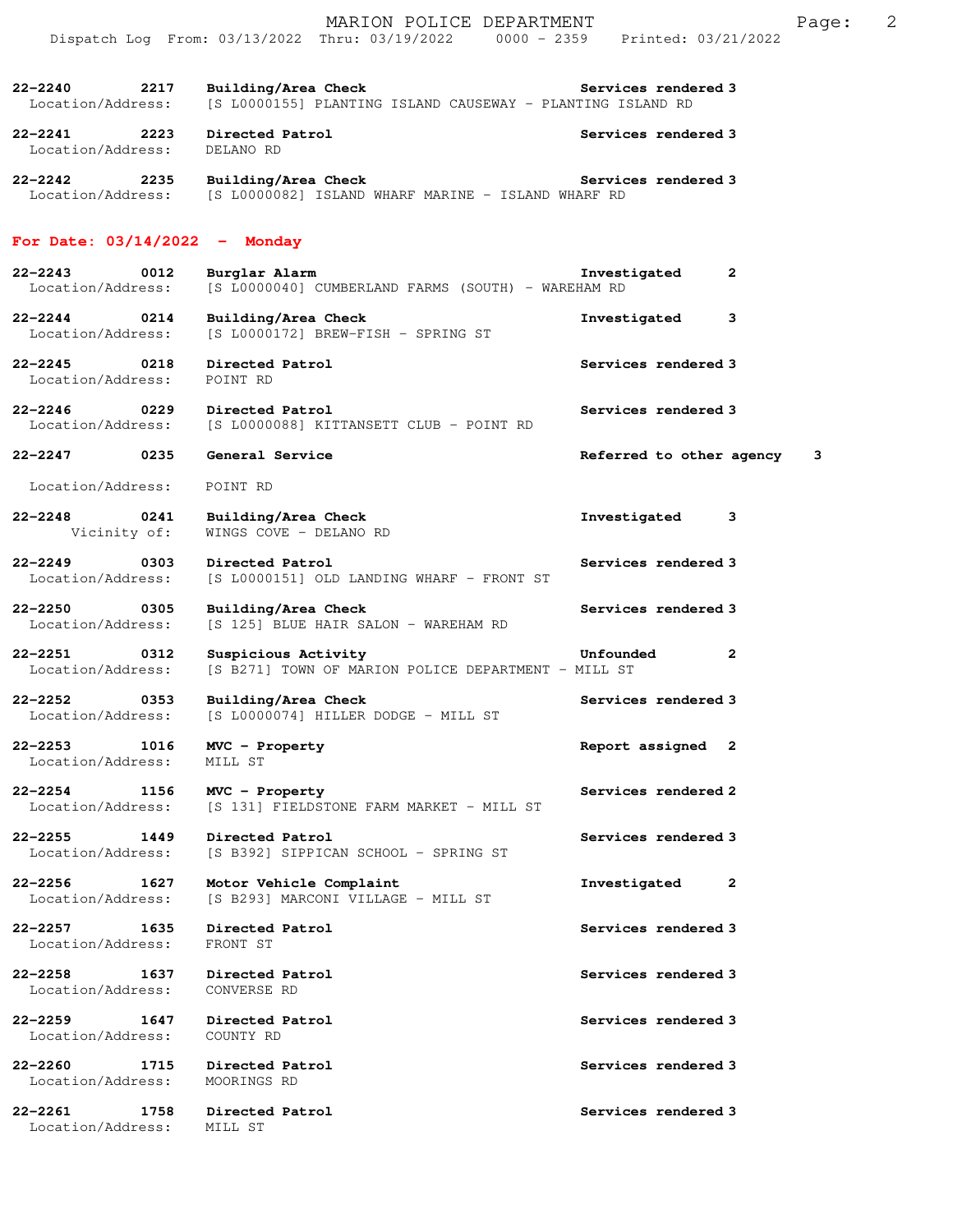|                                          | Dispatch Log From: 03/13/2022 Thru: 03/19/2022<br>$0000 - 2359$                                           | Printed: 03/21/2022 |
|------------------------------------------|-----------------------------------------------------------------------------------------------------------|---------------------|
| $22 - 2262$<br>1803<br>Location/Address: | Directed Patrol<br>WAREHAM RD                                                                             | Services rendered 3 |
| $22 - 2263$<br>1818<br>Location/Address: | Directed Patrol<br>LEWIS ST + CONVERSE RD                                                                 | Services rendered 3 |
| $22 - 2264$<br>1842<br>Location/Address: | General Service<br>[S B271] TOWN OF MARION POLICE DEPARTMENT - MILL ST                                    | Services rendered 3 |
| 22-2265<br>2043<br>Location/Address:     | Building/Area Check<br>[S L0000172] BREW-FISH - SPRING ST                                                 | Services rendered 3 |
| $22 - 2266$<br>2058<br>Location/Address: | Building/Area Check<br>[S L0000040] CUMBERLAND FARMS (SOUTH) - WAREHAM RD                                 | Services rendered 3 |
| 22-2267<br>2114<br>Location/Address:     | D.M.V.<br>[S L0000040] CUMBERLAND FARMS (SOUTH) - WAREHAM RD                                              | Services rendered 3 |
| $22 - 2268$<br>2137<br>Location/Address: | Building/Area Check<br>[S L0000088] KITTANSETT CLUB - POINT RD                                            | Services rendered 3 |
| $22 - 2269$<br>2201<br>Location/Address: | Building/Area Check<br>[S L0000173] SILVERSHELL BEACH - FRONT ST                                          | Services rendered 3 |
| For Date: $03/15/2022 -$ Tuesday         |                                                                                                           |                     |
| $22 - 2270$<br>0200<br>Location/Address: | Building/Area Check<br>[S L0000172] BREW-FISH - SPRING ST                                                 | Services rendered 3 |
| $22 - 2271$<br>0203<br>Location/Address: | Building/Area Check<br>$[S L0000074]$ HILLER DODGE - MILL ST                                              | Services rendered 3 |
| 22-2272<br>0214<br>Location/Address:     | Building/Area Check<br>[S L0000216] CHILDRENS ACADEMY - COUNTY RD                                         | Services rendered 3 |
| $22 - 2273$<br>0229<br>Location/Address: | Building/Area Check<br>MOORINGS RD                                                                        | Services rendered 3 |
| $22 - 2274$<br>0239<br>Location/Address: | Building/Area Check<br>[S L0000173] SILVERSHELL BEACH - FRONT ST                                          | Services rendered 3 |
| $22 - 2275$<br>0240<br>Location/Address: | Directed Patrol<br>FRONT ST                                                                               | Services rendered 3 |
| $22 - 2276$<br>0258<br>Location/Address: | Assist/Other Police Department Services rendered 2<br>[S B271] TOWN OF MARION POLICE DEPARTMENT - MILL ST |                     |
| 22-2277<br>0359<br>Location/Address:     | Directed Patrol<br>DELANO RD                                                                              | Services rendered 3 |
| 22-2278<br>0617                          | EMS - Medical                                                                                             | Removed to hospital |

Location/Address: [S 183] DANIELLE FRANCIS - SOUTH ST

**22-2279 0638 Building/Area Check Services rendered 3**  Location/Address: [S L0000054] TOWN OF MARION EVERGREEN CEMETERY - MILL ST

**22-2280 0639 Building/Area Check Services rendered 3**  Location/Address: [S L0000082] ISLAND WHARF MARINE - ISLAND WHARF RD

**22-2281 0952 EMS - Medical Removed to hospital 1** Location/Address: [S L0000218] TOWN OF MARION COMMUNITY CENTER - MILL ST **22-2282 0954 Suspicious Person Investigated 2** 

## Location/Address: WAREHAM RD + MILL ST

**22-2283 1021 EMS - Medical Removed to hospital 1**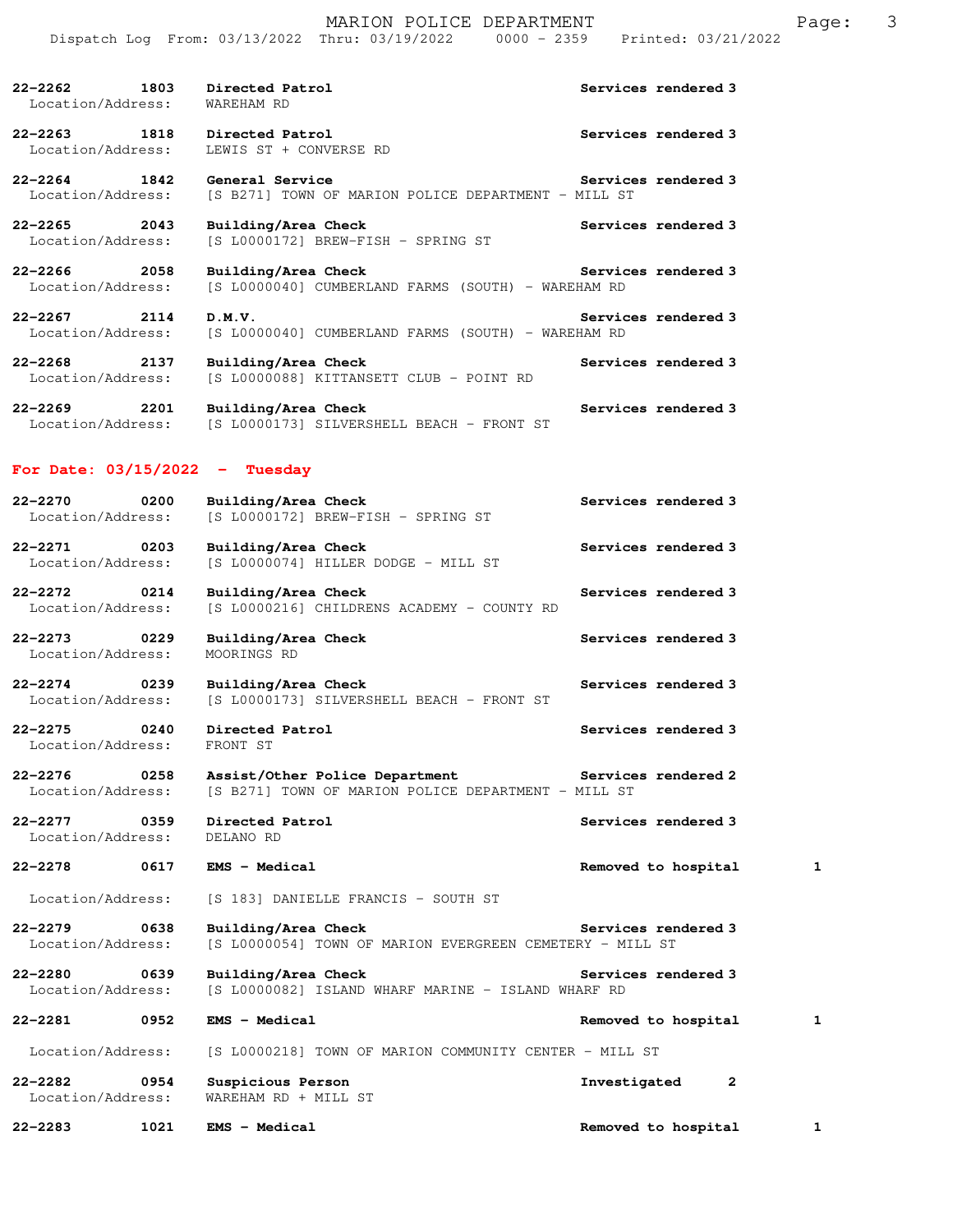|                                                   |      | MARION POLICE DEPARTMENT<br>Dispatch Log From: 03/13/2022 Thru: 03/19/2022 0000 - 2359 | Printed: 03/21/2022 |   | Page: | 4 |
|---------------------------------------------------|------|----------------------------------------------------------------------------------------|---------------------|---|-------|---|
| Location/Address:                                 |      | LEWIS ST                                                                               |                     |   |       |   |
| 22-2284<br>Location/Address:                      | 1049 | General Service<br>[S B293] MARCONI VILLAGE - MILL ST                                  | Investigated        | 3 |       |   |
| $22 - 2285$<br>Location/Address:                  | 1051 | Transport<br>POINT RD + WAREHAM RD                                                     | Investigated        | 3 |       |   |
| $22 - 2286$<br>Location/Address:                  | 1321 | Health/Welfare<br>POINT RD                                                             | Investigated        | 3 |       |   |
| 22-2287 1346<br>Location/Address:                 |      | Motor Vehicle Stop<br>FRONT ST                                                         | Citation issued 2   |   |       |   |
| $22 - 2288$<br>1400                               |      | EMS - Medical                                                                          | Removed to hospital |   | 1     |   |
| Location/Address:                                 |      | [S B292] SIPPICAN LONG TERM HEALTH CARE - MILL ST                                      |                     |   |       |   |
| $22 - 2289$<br>Location/Address:                  | 1428 | Motor Vehicle Stop<br>NEAR MILL STREET - CONVERSE RD                                   | Verbal warning      | 2 |       |   |
| $22 - 2290$<br>1453<br>Location/Address:          |      | 911 Call - Accidental<br>[S L0000124] MARION INDOOR TENNIS CLUB - LUCE AVE             | Investigated        | 2 |       |   |
| 22-2291<br>1533<br>Location/Address:              |      | MVC - Property<br>WAREHAM RD                                                           | Investigated        | 2 |       |   |
| 22-2293<br>Location/Address:                      | 1801 | ACO - Animal Complaint<br>[S B512] LITTLE NECK VILLAGE - WAREHAM RD                    | Services rendered 3 |   |       |   |
| $22 - 2294$<br>Location/Address:                  | 2019 | Suspicious Activity<br>[S 145] VILLAGE DR                                              | Investigated        | 2 |       |   |
| $22 - 2295$<br>Location/Address:                  | 2310 | Building/Area Check<br>[S L0000040] CUMBERLAND FARMS (SOUTH) - WAREHAM RD              | Services rendered 3 |   |       |   |
| $22 - 2296$<br>Location/Address:                  | 2312 | Building/Area Check<br>[S 118] MARION VILLAGE ESTATES - VILLAGE DR                     | Services rendered 3 |   |       |   |
| $22 - 2297$<br>Location/Address:                  | 2316 | Building/Area Check<br>ROUTE 195 WEST                                                  | Services rendered 3 |   |       |   |
| $22 - 2298$<br>Location/Address:                  | 2323 | Building/Area Check<br>[S L0000221] WASHBURN PARK - WASHBURN PARK RD                   | Services rendered 3 |   |       |   |
| 22-2299<br>Location/Address:                      | 2333 | Building/Area Check<br>[S L0000173] SILVERSHELL BEACH - FRONT ST                       | Services rendered 3 |   |       |   |
|                                                   |      | For Date: $03/16/2022 -$ Wednesday                                                     |                     |   |       |   |
| $22 - 2300$<br>Location/Address:                  | 0153 | Building/Area Check<br>[S 137] TRI TOWN MOTORS - WAREHAM RD                            | Services rendered 3 |   |       |   |
| 22-2301<br>Location/Address:                      | 0200 | Building/Area Check<br>[S L0000173] SILVERSHELL BEACH - FRONT ST                       | Services rendered 3 |   |       |   |
| 22-2302<br>$\overline{0210}$<br>Location/Address: |      | Building/Area Check<br>[S L0000054] TOWN OF MARION EVERGREEN CEMETERY - MILL ST        | Services rendered 3 |   |       |   |
| $22 - 2303$<br>Location/Address:                  | 0223 | Building/Area Check<br>[S L0000088] KITTANSETT CLUB - POINT RD                         | Services rendered 3 |   |       |   |
| 22-2304<br>Location/Address:                      | 0434 | Building/Area Check<br>MOORINGS RD                                                     | Services rendered 3 |   |       |   |
| $22 - 2305$<br>Location/Address:                  | 0446 | Directed Patrol<br>FRONT ST                                                            | Services rendered 3 |   |       |   |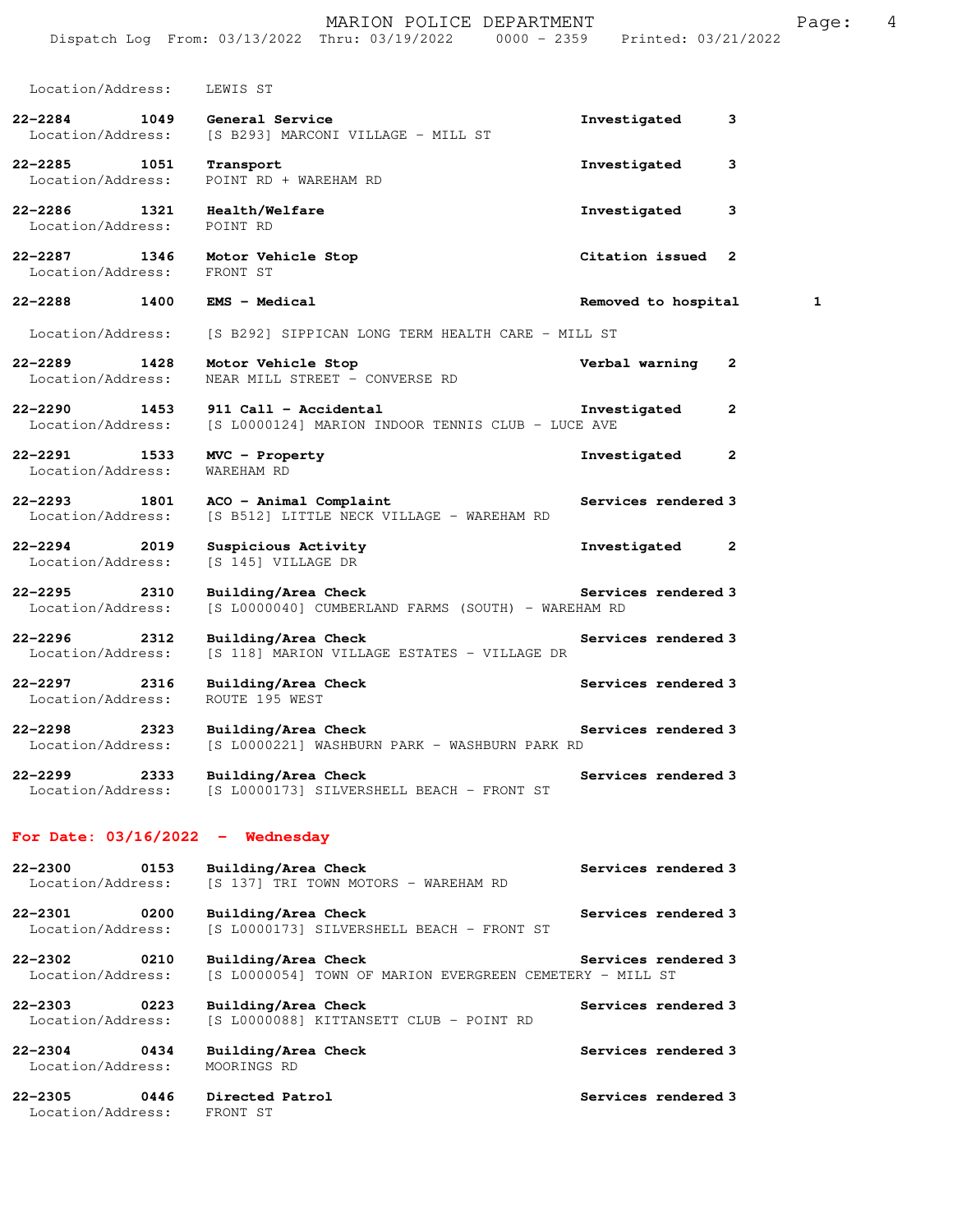| $22 - 2306$<br>0459<br>Location/Address: | Directed Patrol<br>COUNTY RD                                                               | Services rendered 3      |
|------------------------------------------|--------------------------------------------------------------------------------------------|--------------------------|
| $22 - 2307$<br>0725<br>Location/Address: | MVC - Property<br>MILL ST + ROCKY KNOOK LN                                                 | Report assigned 2        |
| 22-2308 0846<br>Location/Address:        | Building/Area Check<br>COTTAGE LN                                                          | Services rendered 3      |
| 22-2309<br>1100<br>Location/Address:     | Suspicious Motor Vehicle<br>[S L0000187] LOCKHEED - MARTIN - BARNABAS RD                   | Investigated<br>2        |
| 22-2310 1128<br>Location/Address:        | ACO - Animal Complaint<br>[S B512] LITTLE NECK VILLAGE - WAREHAM RD                        | Services rendered 3      |
| 22-2311<br>1136<br>Location/Address:     | D.M.V.<br>[S L0000151] OLD LANDING WHARF - FRONT ST                                        | Services rendered 3      |
| 22–2312 1257<br>Location/Address:        | Health/Welfare<br>VILLAGE DR                                                               | Services rendered 3      |
| $22 - 2313$<br>1317<br>Location/Address: | Building/Area Check<br>[S 168] MAGNOLLIA CRANBERRY - FRONT ST                              | Services rendered 3      |
| $22 - 2314$<br>1325<br>Location/Address: | $EMS - Mutual Aid$<br>[S3] ADAMS ST                                                        | Services rendered 1      |
| $22 - 2315$<br>1352<br>Location/Address: | Building/Area Check<br>[S L0000003] ADVENT CHRISTIAN CAMPGROUNDS - OAKDALE AVE             | Services rendered 3      |
| $22 - 2316$<br>1448<br>Location/Address: | Officer Wanted<br>[S B271] TOWN OF MARION POLICE DEPARTMENT - MILL ST                      | Investigated<br>2        |
| 22-2317 1538<br>Location/Address:        | Larceny/Past<br>CRAPO ST                                                                   | Report assigned<br>2     |
| $22 - 2318$<br>1721<br>Location/Address: | Motor Vehicle Stop<br>ROUTE 195 WEST                                                       | Citation issued<br>2     |
| 1739<br>22-2319<br>Location/Address:     | Motor Vehicle Stop<br>COUNTY RD + FRONT ST                                                 | Verbal warning<br>2      |
| $22 - 2320$<br>2022                      | <b>EMS - Medical</b>                                                                       | 1<br>Removed to hospital |
| Location/Address:                        | PARLOWTOWN RD                                                                              |                          |
| $22 - 2321$<br>2033<br>Location/Address: | Building/Area Check<br>[S L0000123] TOWN OF MARION HARBORMASTER'S OFFICE - ISLAND WHARF RD | Services rendered 3      |
| $22 - 2322$<br>2042<br>Location/Address: | Building/Area Check<br>[S L0000080] INSHORE BOAT SHOP - BENSON BROOK RD                    | Services rendered 3      |
| $22 - 2323$<br>2042<br>Location/Address: | Building/Area Check<br>[S 10] BENSON BROOK MARINE PARK - BENSON BROOK RD                   | Services rendered 3      |
| $22 - 2324$<br>2047<br>Location/Address: | Building/Area Check<br>[S L0000173] SILVERSHELL BEACH - FRONT ST                           | Services rendered 3      |
| $22 - 2325$<br>2103<br>Location/Address: | Building/Area Check<br>[S 36] EAST OVER RESERVATION - COUNTY RD                            | Services rendered 3      |
| 22-2326<br>2146<br>Location/Address:     | MVC - Property<br>NEAR FARM - DELANO RD                                                    | Report assigned 2        |
| $22 - 2327$<br>2308<br>Location/Address: | Building/Area Check<br>[S 118] MARION VILLAGE ESTATES - VILLAGE DR                         | Services rendered 3      |
| 22-2328<br>2317<br>Location/Address:     | Suspicious Motor Vehicle<br>COUNTY RD                                                      | Investigated<br>2        |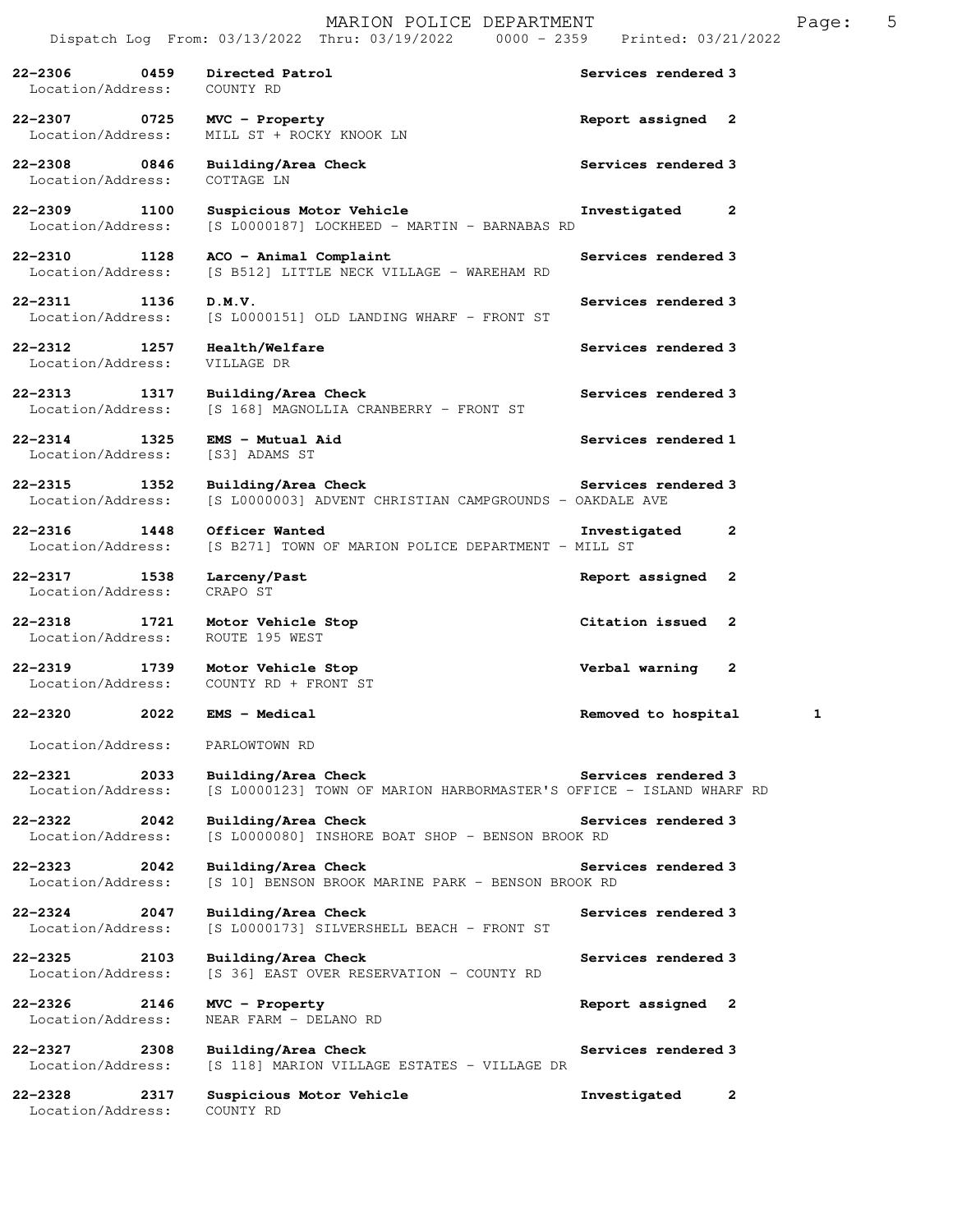## **For Date: 03/17/2022 - Thursday**

| $22 - 2329$<br>0155<br>Vicinity of:      | Directed Patrol<br>TOWN LINE - MILL ST                                                  | Services rendered 3          |                         |
|------------------------------------------|-----------------------------------------------------------------------------------------|------------------------------|-------------------------|
| 22-2330 0159<br>Location/Address:        | Building/Area Check<br>[S L0000173] SILVERSHELL BEACH - FRONT ST                        | Services rendered 3          |                         |
| 22-2331 0203<br>Location/Address:        | Building/Area Check<br>[S 137] TRI TOWN MOTORS - WAREHAM RD                             | Investigated<br>3            |                         |
| 22-2332 0209<br>Location/Address:        | Building/Area Check<br>VILLAGE DR                                                       | Services rendered 3          |                         |
| 22-2333 0212<br>Location/Address:        | Directed Patrol<br>[S 36] EAST OVER RESERVATION - COUNTY RD                             | Investigated<br>3            |                         |
| $22 - 2334$<br>0214<br>Location/Address: | Building/Area Check<br>[S L0000011] THE CAZ - BARROS DR                                 | Services rendered 3          |                         |
| 22-2335 0223<br>Location/Address:        | Building/Area Check<br>[S L0000221] WASHBURN PARK - WASHBURN PARK RD                    | Investigated<br>3            |                         |
| $22 - 2336$<br>0229<br>Location/Address: | Building/Area Check<br>[S L0000088] KITTANSETT CLUB - POINT RD                          | Services rendered 3          |                         |
| 22-2337 0236<br>Location/Address:        | Directed Patrol<br>MAIN ST                                                              | Investigated<br>3            |                         |
| $22 - 2338$<br>0240<br>Location/Address: | Building/Area Check<br>[S 81] DEPINA LANDING - RIVER RD                                 | Services rendered 3          |                         |
| 22-2339 0245<br>Location/Address:        | Directed Patrol<br>CONVERSE RD                                                          | Investigated<br>3            |                         |
| 22-2340 0335<br>Location/Address:        | Building/Area Check<br>[S L0000114] TOWN OF MARION DEPARTMENT OF PUBLIC WORKS - MILL ST | Investigated<br>3            |                         |
| 22-2341 0408<br>Location/Address:        | ACO - Wildlife Services<br>MILL ST + ROCKY KNOOK LN                                     | Investigated<br>3            |                         |
| 22–2342 0448                             | $MVC$ - $Property$                                                                      | No service necessary         | $\overline{\mathbf{2}}$ |
| Location:                                | RT 195 EAST                                                                             |                              |                         |
| $22 - 2343$<br>0501<br>Location/Address: | Building/Area Check<br>[S L0000054] TOWN OF MARION EVERGREEN CEMETERY - MILL ST         | Services rendered 3          |                         |
| $22 - 2344$<br>0535                      | Directed Patrol                                                                         | No service necessary         | з                       |
| Location/Address:                        | FRONT ST                                                                                |                              |                         |
| $22 - 2345$<br>0848<br>Location/Address: | $ACO - Quarantine$<br>OAK AVE                                                           | Services rendered 3          |                         |
| $22 - 2346$<br>0901<br>Location/Address: | ACO - Animal Complaint<br>PARTRIDGE PL                                                  | Investigated<br>3            |                         |
| $22 - 2347$<br>0952<br>Location/Address: | Building/Area Check<br>[S 119] SIPPICAN WOODS - FIELD STONE LN                          | Services rendered 3          |                         |
| $22 - 2348$<br>0956<br>Location/Address: | Health/Welfare<br>BELL GUZZLE LN                                                        | Investigated<br>з            |                         |
| $22 - 2349$<br>1037<br>Location/Address: | Suspicious Motor Vehicle<br>COTTAGE ST + SCHOOL ST                                      | $\mathbf{2}$<br>Investigated |                         |
| $22 - 2350$<br>1100                      | Assist - Municipal Agency                                                               | Referred to other agency     | з                       |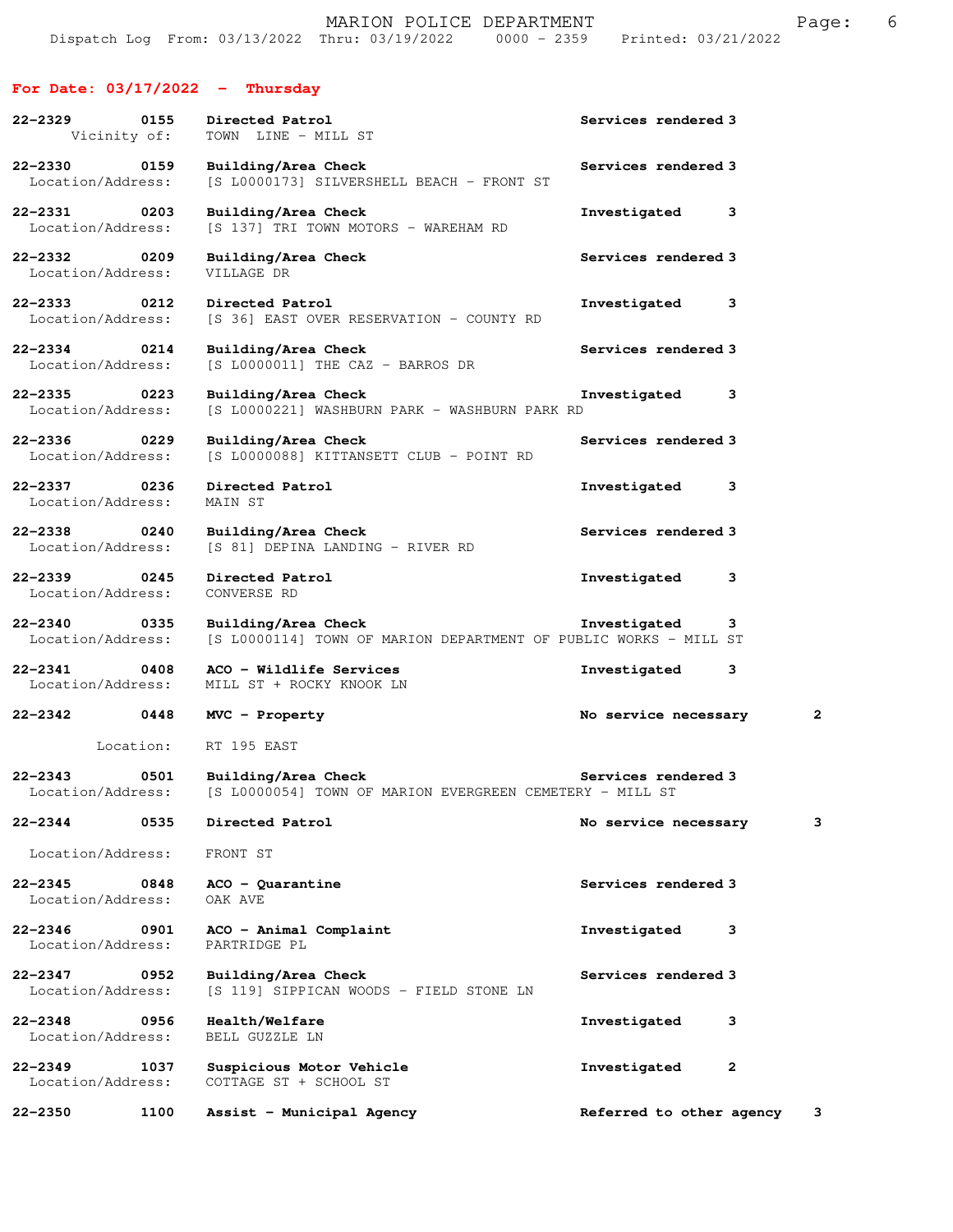|                                          | MARION POLICE DEPARTMENT<br>Dispatch Log From: 03/13/2022 Thru: 03/19/2022 0000 - 2359 Printed: 03/21/2022 |                              | 7<br>Page: |
|------------------------------------------|------------------------------------------------------------------------------------------------------------|------------------------------|------------|
| Location/Address:                        | [S L0000172] BREW-FISH - SPRING ST                                                                         |                              |            |
| $22 - 2351$<br>1104                      | Fraud                                                                                                      | No service necessary         | 3          |
| Location/Address:                        | FRONT ST                                                                                                   |                              |            |
| $22 - 2352$<br>1117<br>Location/Address: | Officer Wanted<br>MAPLE AVE                                                                                | Investigated<br>2            |            |
| 22-2353 1120<br>Vicinity of:             | Escort<br>TO ROUTE 6 - ROUTE 195 EAST                                                                      | Services rendered 3          |            |
| $22 - 2354$<br>1154<br>Location/Address: | Officer Wanted<br>[S 152] FRONT ST                                                                         | Report assigned 2            |            |
| $22 - 2355$<br>1331<br>Location/Address: | Building/Area Check<br>GREEN ST                                                                            | Services rendered 3          |            |
| 22-2356 1406<br>Location/Address:        | <b>EMS - Medical</b><br>COVE CIR                                                                           | Investigated<br>1            |            |
| $22 - 2357$<br>1415<br>Location/Address: | Building/Area Check<br>MOORINGS RD                                                                         | Services rendered 3          |            |
| $22 - 2358$<br>1627                      | ACO - Animal Complaint                                                                                     | Area search negative         | 3          |
| Location/Address:                        | [S B381] UNITED STATES POSTAL OFFICE - FRONT ST                                                            |                              |            |
| 22-2359<br>1740<br>Location/Address:     | Assist/Other Police Department<br>[S B271] TOWN OF MARION POLICE DEPARTMENT - MILL ST                      | Services rendered 2          |            |
| 22-2360<br>1751                          | <b>EMS - Medical</b>                                                                                       | Removed to hospital          | 1          |
| Location/Address:                        | ICHABOD LN                                                                                                 |                              |            |
| 22-2361 1837<br>Location/Address:        | Building/Area Check<br>RIVER'S EDGE - BULLIVANT FARM RD                                                    | Services rendered 3          |            |
| $22 - 2362$<br>1857<br>Location/Address: | Building/Area Check<br>[S 81] DEPINA LANDING - RIVER RD                                                    | Services rendered 3          |            |
| 22-2363<br>1901<br>Location/Address:     | Building/Area Check<br>[S 36] EAST OVER RESERVATION - COUNTY RD                                            | Services rendered 3          |            |
| $22 - 2364$<br>1917<br>Location/Address: | Building/Area Check<br>[S L0000173] SILVERSHELL BEACH - FRONT ST                                           | Services rendered 3          |            |
| $22 - 2365$<br>1939                      | General Service                                                                                            | No service necessary         | 3          |
| Location/Address:                        | AREA OF WATER TOWER - POINT RD                                                                             |                              |            |
| 22-2366<br>2001                          | $9-1-1$ Call - Abandoned                                                                                   | Accidental/defective alarm 2 |            |
| Location/Address:                        | JOANNE DR                                                                                                  |                              |            |
| 22-2367<br>2035<br>Location/Address:     | Larceny/Past<br>FRONT ST                                                                                   | Report assigned 2            |            |

## **For Date: 03/18/2022 - Friday**

| $22 - 2368$                  | 0236 | Building/Area Check<br>Services rendered 3                                                    |  |
|------------------------------|------|-----------------------------------------------------------------------------------------------|--|
| Location/Address:            |      | [S L0000040] CUMBERLAND FARMS (SOUTH) - WAREHAM RD                                            |  |
| 22-2369<br>Location/Address: | 0241 | Building/Area Check<br>Services rendered 3<br>[S L0000061] GILDA'S STONE ROOSTER - WAREHAM RD |  |
| 22-2370                      | 0241 | Building/Area Check<br>Services rendered 3                                                    |  |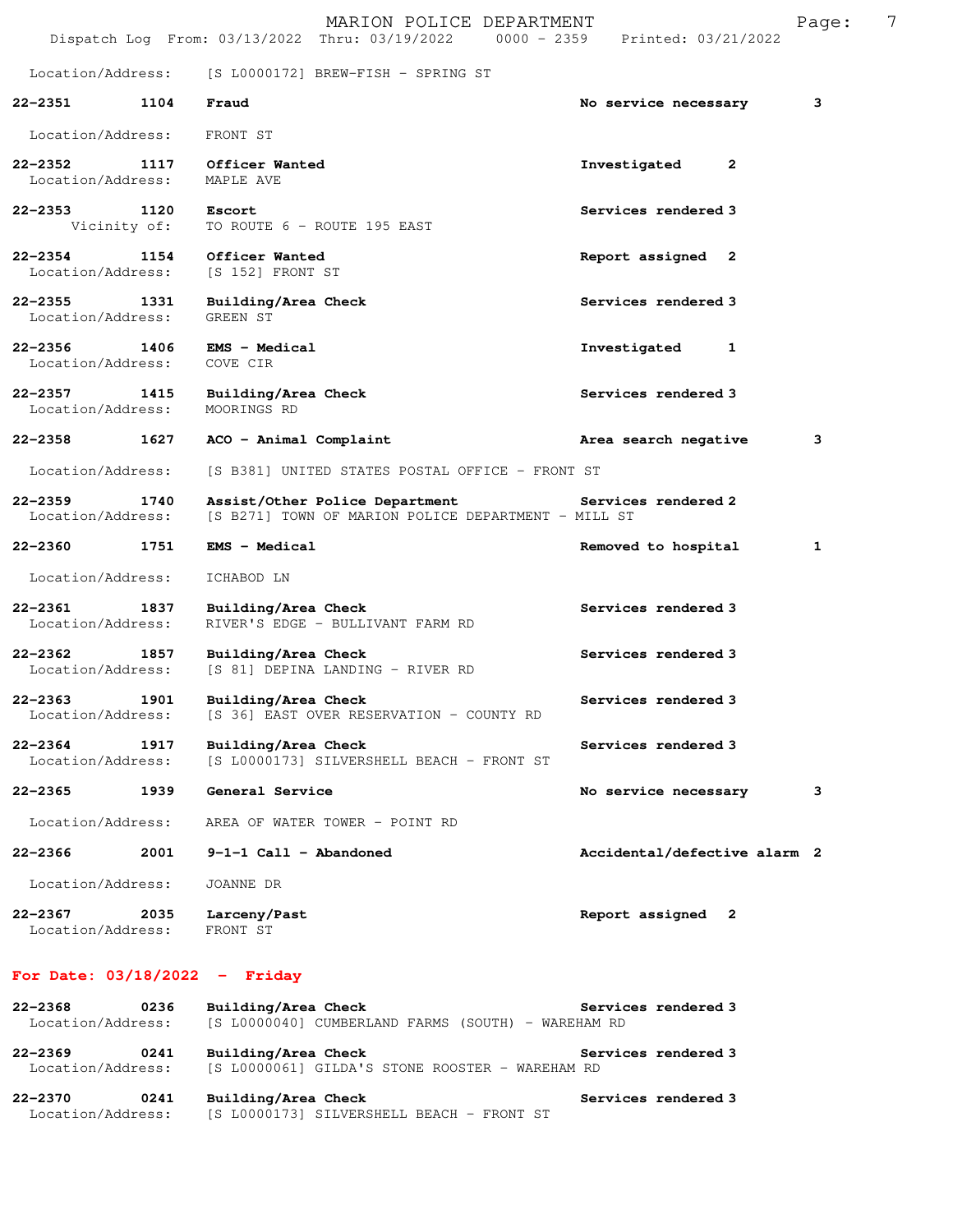|                                                              |      | MARION POLICE DEPARTMENT<br>Dispatch Log From: 03/13/2022 Thru: 03/19/2022 0000 - 2359 | 8<br>Page:<br>Printed: 03/21/2022    |
|--------------------------------------------------------------|------|----------------------------------------------------------------------------------------|--------------------------------------|
| $22 - 2371$<br>Location/Address:                             | 0244 | Building/Area Check<br>[S 151] ABINGTON BANK - FRONT ST                                | Services rendered 3                  |
| $22 - 2372$<br>Location/Address:                             | 0248 | Building/Area Check<br>[S L0000216] CHILDRENS ACADEMY - COUNTY RD                      | Services rendered 3                  |
| 22-2373<br>Location/Address:                                 | 0251 | Building/Area Check<br>[S 125] BLUE HAIR SALON - WAREHAM RD                            | Services rendered 3                  |
| $22 - 2374$<br>Location/Address:                             | 0253 | Building/Area Check<br>MOORINGS RD                                                     | Services rendered 3                  |
| $22 - 2375$<br>Location/Address:                             | 0259 | Building/Area Check<br>[S 131] FIELDSTONE FARM MARKET - MILL ST                        | Services rendered 3                  |
| $22 - 2376$<br>$\overline{\text{0352}}$<br>Location/Address: |      | Building/Area Check<br>ISLAND WHARF RD                                                 | Services rendered 3                  |
| $22 - 2377$<br>Location/Address:                             | 0541 | Directed Patrol<br>CONVERSE RD                                                         | Services rendered 3                  |
| $22 - 2378$<br>0550<br>Location/Address:                     |      | Directed Patrol<br>[S 80] CUMBERLAND FARMS (NORTH) - WAREHAM RD                        | Services rendered 3                  |
| $22 - 2379$<br>Location/Address:                             | 0900 | ACO - Inspection<br>FRONT ST                                                           | Services rendered 3                  |
| $22 - 2380$<br>Location/Address:                             | 0912 | Building/Area Check<br>[S 118] MARION VILLAGE ESTATES - VILLAGE DR                     | Investigated<br>3                    |
| $22 - 2381$<br>Location/Address:                             | 0916 | Directed Patrol<br>COUNTY RD                                                           | Investigated<br>3                    |
| $22 - 2382$                                                  | 0928 | General Service                                                                        | No such person can be found 3        |
| Location/Address:                                            |      | MANSFIELD AVE                                                                          |                                      |
| $22 - 2383$<br>Location/Address:                             | 1010 | Building/Area Check<br>[S L0000040] CUMBERLAND FARMS (SOUTH) - WAREHAM RD              | Investigated<br>3                    |
|                                                              |      |                                                                                        |                                      |
| $22 - 2384$<br>Location/Address:                             | 1045 | MVC - Property<br>[S 98] OVERPASS - ROUTE 105 AT ROUTE 195 - FRONT ST                  | Report assigned<br>2                 |
| 22-2385                                                      | 1436 | Assist/Other Police Department                                                         | $\mathbf{2}$<br>Area search negative |
| Location/Address:                                            |      | [S3] COUNTY RD                                                                         |                                      |
| $22 - 2386$<br>Location/Address:                             | 1519 | ACO - Animal Complaint<br>[S B512] LITTLE NECK VILLAGE - WAREHAM RD                    | Services rendered 3                  |
| $22 - 2387$<br>Location/Address:                             | 1700 | Building/Area Check<br>COTTAGE LN                                                      | Services rendered 3                  |
| $22 - 2388$<br>Location/Address:                             | 1726 | Building/Area Check<br>BRAINARD MARSH - DELANO RD                                      | Services rendered 3                  |
| $22 - 2389$<br>Location/Address:                             | 1755 | Building/Area Check<br>EDGEWATER LN                                                    | Services rendered 3                  |
| 22-2390<br>Location/Address:                                 | 1805 | Suspicious Activity<br>DELANO RD                                                       | Services rendered 2                  |
| $22 - 2392$<br>Location/Address:                             | 1848 | EMS - Mutual Aid<br>[S3] TOBEY RD + EXPRESS WAY                                        | Services rendered 1                  |
| 22-2391<br>Location/Address:                                 | 1849 | Building/Area Check<br>[S 168] MAGNOLLIA CRANBERRY - FRONT ST                          | Services rendered 3                  |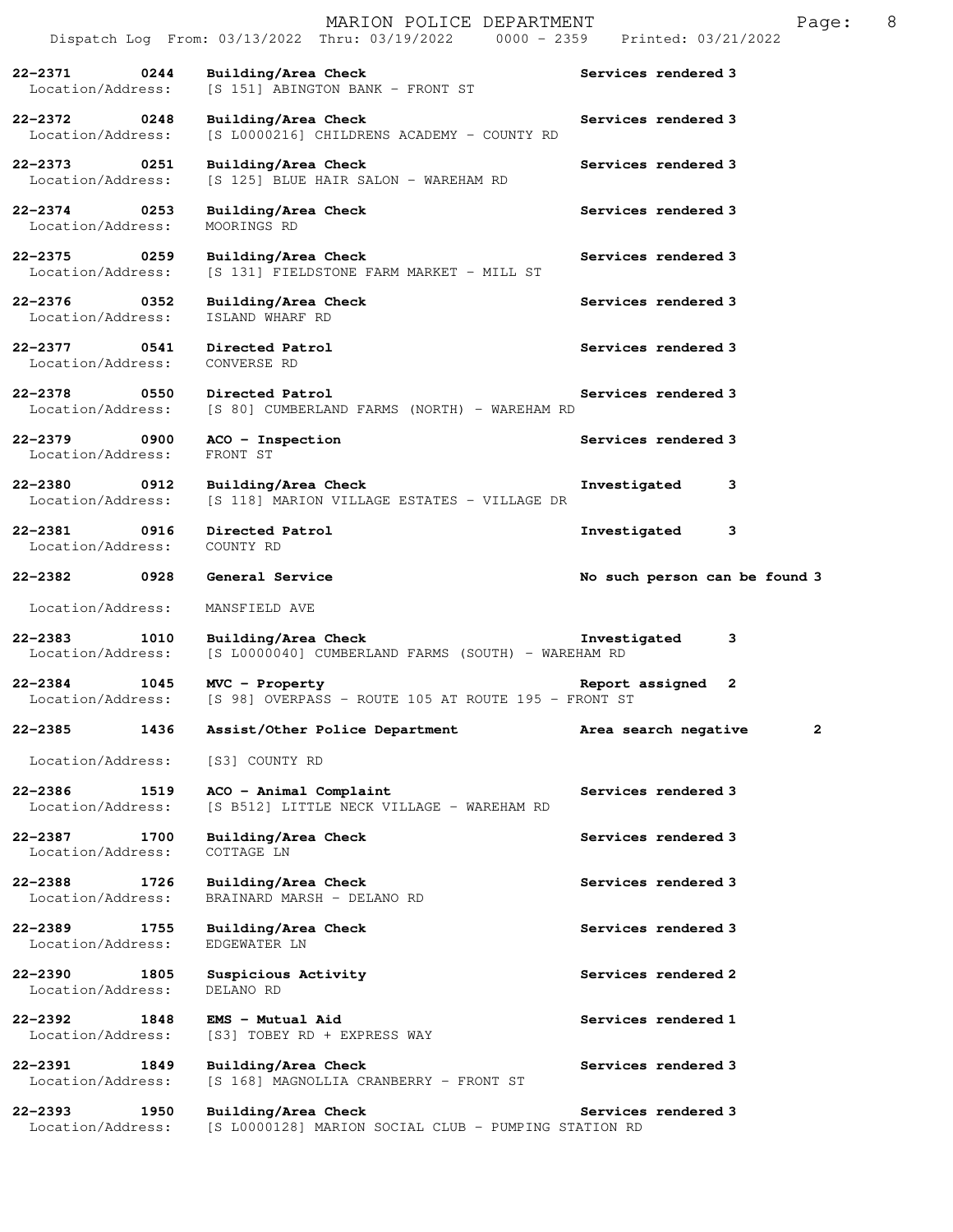|                                          |                                       | MARION POLICE DEPARTMENT                                           |                                                                                |                      | Page: | 9 |
|------------------------------------------|---------------------------------------|--------------------------------------------------------------------|--------------------------------------------------------------------------------|----------------------|-------|---|
|                                          |                                       |                                                                    | Dispatch Log From: 03/13/2022 Thru: 03/19/2022 0000 - 2359 Printed: 03/21/2022 |                      |       |   |
| 2113<br>22-2394<br>Location/Address:     |                                       | Building/Area Check<br>CLUB HOUSE - INDIAN COVE RD                 |                                                                                | Services rendered 3  |       |   |
| 22–2395<br>2114                          | Building/Area Check                   |                                                                    |                                                                                | Services rendered 3  |       |   |
| Location/Address:                        |                                       | [S 81] DEPINA LANDING - RIVER RD                                   |                                                                                |                      |       |   |
| 22-2396<br>2155<br>Location/Address:     | Building/Area Check                   |                                                                    | [S L0000230] TOWN OF MARION WING'S COVE BOAT RAMP - DELANO RD                  | Services rendered 3  |       |   |
| $22 - 2397$ 2224<br>Location/Address:    | Suspicious Motor Vehicle              | [S 36] EAST OVER RESERVATION - COUNTY RD                           | Investigated                                                                   | 2                    |       |   |
| 22-2398<br>2226<br>Location/Address:     |                                       | Assist/Other Police Department<br>[S3] RAILROAD TRACKS - COUNTY RD |                                                                                | Services rendered 2  |       |   |
| 22-2399 2233<br>Location/Address:        | Building/Area Check                   | [S 57] EASTERN BANK - FRONT ST                                     |                                                                                | Services rendered 3  |       |   |
| For Date: $03/19/2022 - Saturday$        |                                       |                                                                    |                                                                                |                      |       |   |
| $22 - 2400$<br>0038<br>Location/Address: | Building/Area Check                   | [S L0000023] BURR BROTHERS BOAT YARD - FRONT ST                    |                                                                                | Services rendered 3  |       |   |
| $22 - 2401$<br>0044<br>Location/Address: | Building/Area Check                   | [S L0000010] BARDEN'S BOAT YARD - ISLAND WHARF RD                  |                                                                                | Services rendered 3  |       |   |
| $22 - 2402$<br>0053<br>Location/Address: | Building/Area Check                   | [S L0000173] SILVERSHELL BEACH - FRONT ST                          |                                                                                | Services rendered 3  |       |   |
| $22 - 2403$<br>0126<br>Location/Address: | Building/Area Check<br>DEXTER RD      |                                                                    |                                                                                | Services rendered 3  |       |   |
| $22 - 2404$<br>0127<br>Location/Address: | Directed Patrol<br>MILL ST            |                                                                    |                                                                                | Services rendered 3  |       |   |
| $22 - 2405$<br>0129<br>Location/Address: | Fire - Alarm<br>FRONT ST              |                                                                    | Investigated                                                                   | 1                    |       |   |
| $22 - 2406$<br>0149<br>Location/Address: | Building/Area Check<br>ROUTE 195 WEST |                                                                    |                                                                                | Services rendered 3  |       |   |
| 0200<br>22-2407<br>Location/Address:     | Building/Area Check                   | [S 137] TRI TOWN MOTORS - WAREHAM RD                               |                                                                                | Services rendered 3  |       |   |
| $22 - 2408$<br>0203<br>Location/Address: | Building/Area Check<br>WAREHAM RD     |                                                                    |                                                                                | Services rendered 3  |       |   |
| $22 - 2409$<br>0203                      | General Service                       |                                                                    |                                                                                | No service necessary | 3     |   |
| Location/Address:                        |                                       | [S B512] LITTLE NECK VILLAGE - WAREHAM RD                          |                                                                                |                      |       |   |
| 0213<br>$22 - 2410$<br>Location/Address: | Building/Area Check                   | [S L0000221] WASHBURN PARK - WASHBURN PARK RD                      |                                                                                | Services rendered 3  |       |   |
| $22 - 2411$<br>0240<br>Location/Address: | Building/Area Check<br>DELANO RD      |                                                                    |                                                                                | Services rendered 3  |       |   |
| $22 - 2412$<br>0432                      | EMS - Medical                         |                                                                    |                                                                                | Removed to hospital  | 1     |   |
| Location/Address:                        | [S KB9] HASTINGS RD                   |                                                                    |                                                                                |                      |       |   |
| $22 - 2413$<br>0957<br>Location/Address: | $ACO - Quarantine$                    | [S B271] TOWN OF MARION POLICE DEPARTMENT - MILL ST                |                                                                                | Services rendered 3  |       |   |
| $22 - 2414$<br>1036<br>Location/Address: | Follow Up Investigation<br>FRONT ST   |                                                                    | Investigated                                                                   | 3                    |       |   |
| $22 - 2415$<br>1057                      | Building/Area Check                   |                                                                    | Investigated                                                                   | 3                    |       |   |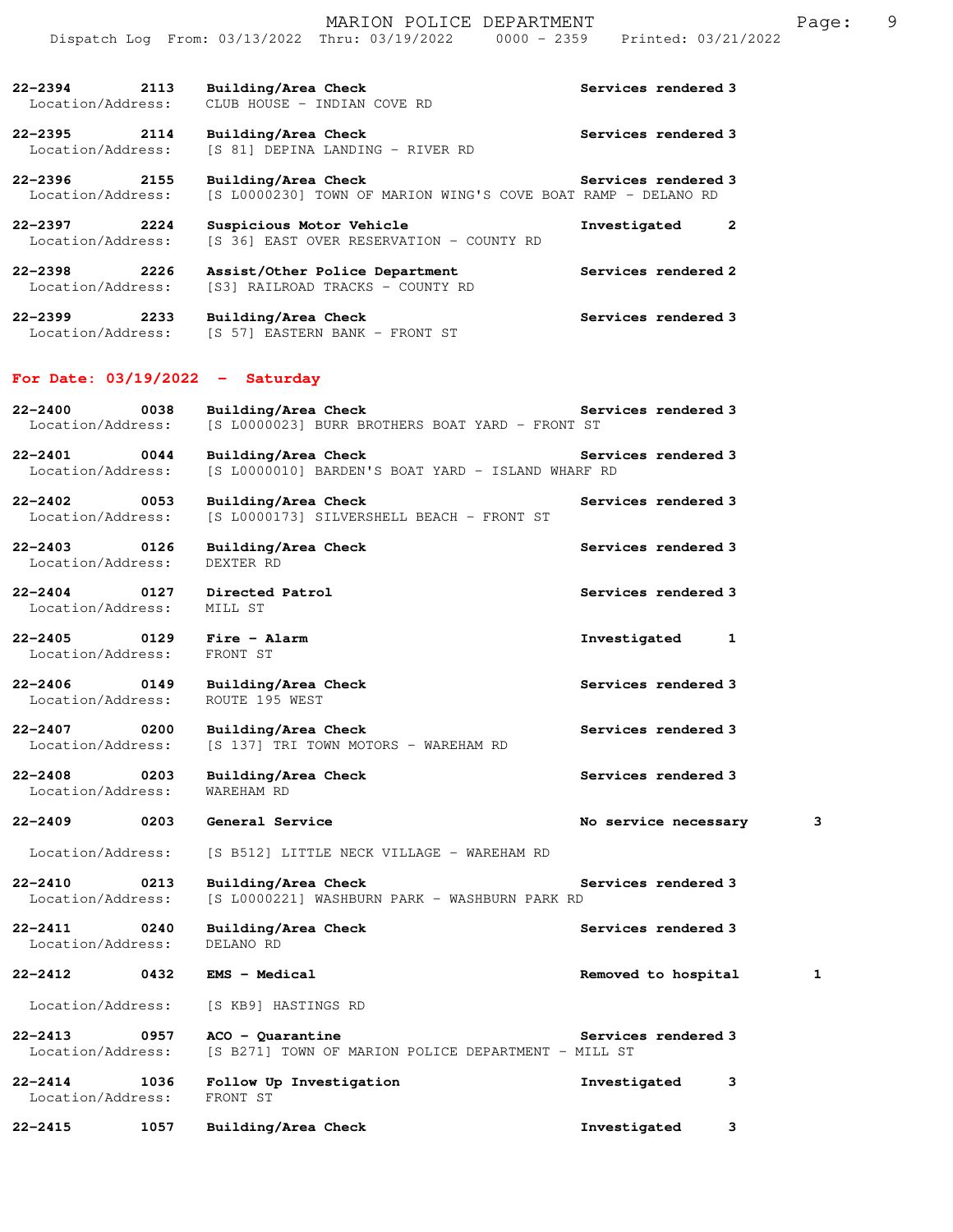|                                          | MARION POLICE DEPARTMENT<br>Dispatch Log From: 03/13/2022 Thru: 03/19/2022<br>$0000 - 2359$ | Printed: 03/21/2022          | Page: | 10 |
|------------------------------------------|---------------------------------------------------------------------------------------------|------------------------------|-------|----|
| Location/Address:                        | [S L0000182] SIPPICAN SCHOOL BASEBALL FIELD - PARK ST                                       |                              |       |    |
| $22 - 2416$<br>1100<br>Location/Address: | Directed Patrol<br>CONVERSE RD                                                              | 3<br>Investigated            |       |    |
| $22 - 2417$<br>1245<br>Location/Address: | Building/Area Check<br>[S B392] SIPPICAN SCHOOL - SPRING ST                                 | Services rendered 3          |       |    |
| $22 - 2418$<br>1339<br>Location/Address: | Building/Area Check<br>COUNTY RD                                                            | Services rendered 3          |       |    |
| $22 - 2419$<br>1340<br>Location/Address: | Directed Patrol<br>BOGS - POINT RD                                                          | Services rendered 3          |       |    |
| $22 - 2420$<br>1354<br>Location/Address: | ACO - Animal Complaint<br>PAWKECHATT WAY                                                    | Services rendered 3          |       |    |
| 1426<br>$22 - 2421$<br>Location/Address: | Directed Patrol<br>FRONT ST                                                                 | Investigated<br>3            |       |    |
| $22 - 2422$<br>1453<br>Location/Address: | Building/Area Check<br>DELANO RD                                                            | Services rendered 3          |       |    |
| 22-2423<br>1509                          | $9-1-1$ Call - Abandoned                                                                    | Accidental/defective alarm 2 |       |    |
| Location/Address:                        | [S B292] SIPPICAN LONG TERM HEALTH CARE - MILL ST                                           |                              |       |    |
| $22 - 2424$<br>1643                      | <b>EMS - Medical</b>                                                                        | Removed to hospital          | 1     |    |
| Location/Address:                        | GIFFORD'S CORNER RD                                                                         |                              |       |    |
| $22 - 2425$<br>1644                      | ACO - Animal Complaint                                                                      | No service necessary         | 3     |    |
| Location/Address:                        | VINE ST                                                                                     |                              |       |    |
| $22 - 2426$<br>1730<br>Location/Address: | Directed Patrol<br>FRONT ST                                                                 | Services rendered 3          |       |    |
| $22 - 2427$<br>1732<br>Location/Address: | Fire - Alarm<br>FIELD STONE LN                                                              | Investigated<br>1            |       |    |
| $22 - 2428$<br>1743<br>Location/Address: | ACO - Animal Complaint<br>[S L0000210] TOWN HALL BASEBALL FIELD - MAIN ST                   | Services rendered 3          |       |    |
| 22-2429<br>1902<br>Location/Address:     | Building/Area Check<br>BASS POINT RD                                                        | Services rendered 3          |       |    |
| $22 - 2430$<br>1922<br>Location/Address: | Building/Area Check<br>[S L0000230] TOWN OF MARION WING'S COVE BOAT RAMP - DELANO RD        | Services rendered 3          |       |    |
| 22-2431<br>1930<br>Location/Address:     | Building/Area Check<br>[S L0000155] PLANTING ISLAND CAUSEWAY - PLANTING ISLAND RD           | Services rendered 3          |       |    |
| $22 - 2432$<br>1934<br>Location/Address: | Building/Area Check<br>[S L0000088] KITTANSETT CLUB - POINT RD                              | Services rendered 3          |       |    |
| $22 - 2433$<br>1941<br>Location/Address: | Suspicious Motor Vehicle<br>WING'S COVE BOAT RAMP - DELANO RD                               | Investigated<br>2            |       |    |
| 22-2434<br>2000<br>Location/Address:     | Building/Area Check<br>[S 118] MARION VILLAGE ESTATES - VILLAGE DR                          | Services rendered 3          |       |    |
| $22 - 2435$<br>2015<br>Location/Address: | Directed Patrol<br>COUNTY RD                                                                | Services rendered 3          |       |    |
| $22 - 2436$<br>2024<br>Location/Address: | Motor Vehicle Stop<br>POINT RD                                                              | Verbal warning<br>2          |       |    |
| $22 - 2437$<br>2101<br>Location/Address: | Building/Area Check<br>[S L0000173] SILVERSHELL BEACH - FRONT ST                            | Services rendered 3          |       |    |